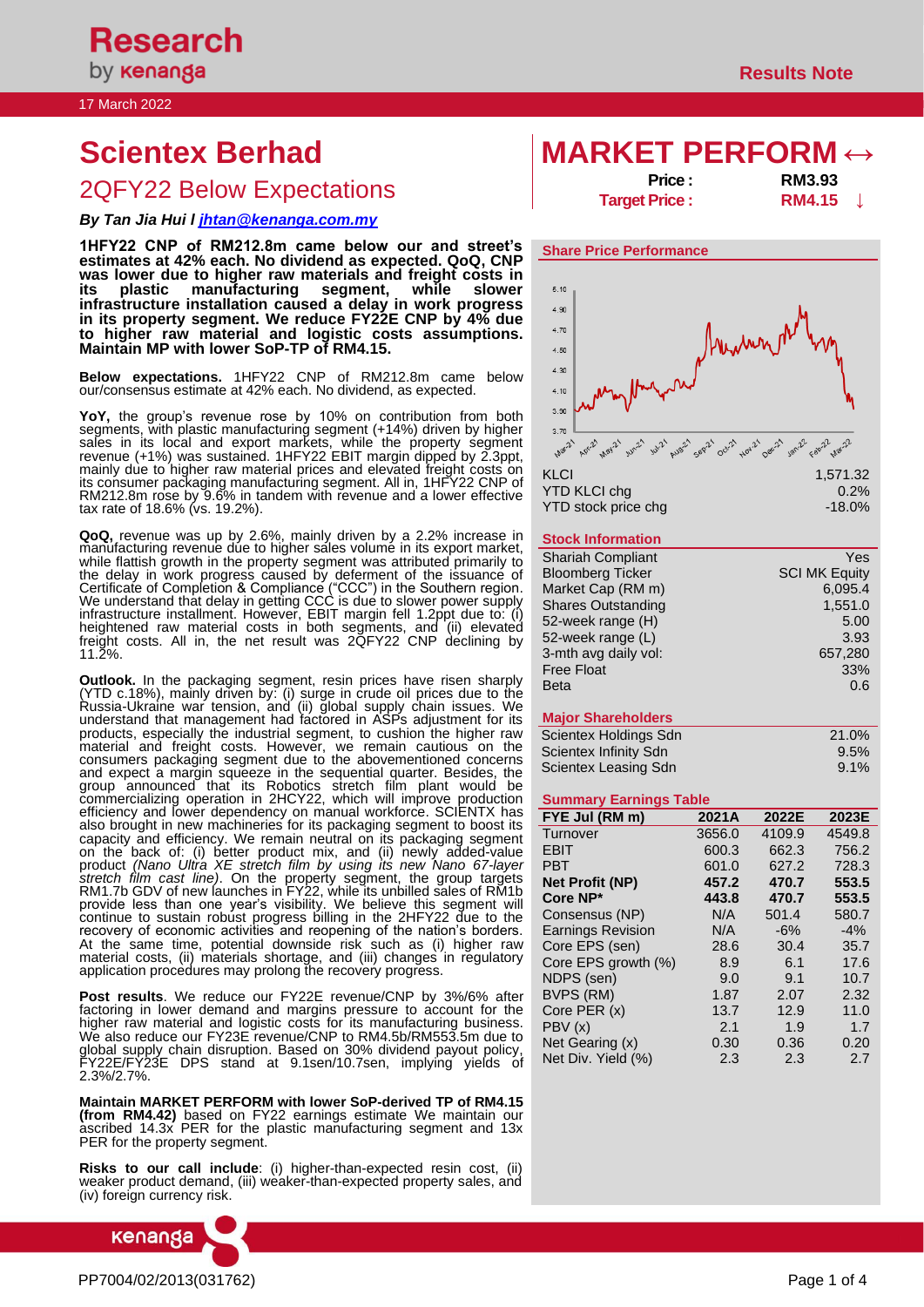# **Scientex Berhad Results Note** Results Note

# 17 March 2022

| <b>Results Highlights</b> |             |             |        |             |        |             |             |        |
|---------------------------|-------------|-------------|--------|-------------|--------|-------------|-------------|--------|
|                           | 2Q          | 1Q          | QoQ    | 2Q          | YoY    | 1H          | 1H          | YoY    |
| FYE July (RM m)           | <b>FY22</b> | <b>FY22</b> | Chg    | <b>FY21</b> | Chg    | <b>FY22</b> | <b>FY21</b> | Chg    |
| Turnover                  | 952.0       | 928.2       | 3%     | 906.5       | 5%     | 1880.2      | 1708.8      | 10%    |
| <b>EBIT</b>               | 125.9       | 133.2       | $-6%$  | 149.2       | $-16%$ | 259.1       | 275.9       | $-6%$  |
| Interest income           | 3.1         | 1.5         | 101%   | 2.7         | 13%    | $-9.2$      | $-4.7$      | 98%    |
| Finance costs             | $-4.9$      | $-4.3$      | 13%    | $-2.4$      | 106%   | 4.6         | 6.3         | $-26%$ |
| <b>PBT</b>                | 124.1       | 130.4       | $-5%$  | 149.5       | $-17%$ | 254.5       | 277.6       | -8%    |
| Taxation                  | $-25.1$     | $-22.2$     | 13%    | $-28.4$     | $-12%$ | $-47.3$     | $-56.6$     | $-16%$ |
| Net Profit                | 98.9        | 108.2       | $-9%$  | 121.1       | $-18%$ | 207.1       | 221.0       | $-6%$  |
| Minority interest         | 5.2         | 0.8         | 562%   | 8.9         | $-41%$ | 6.0         | 16.3        | $-63%$ |
| <b>PATAMI</b>             | 93.7        | 107.4       | $-13%$ | 112.2       | $-16%$ | 201.1       | 204.7       | $-2\%$ |
| <b>Core PATAMI</b>        | 100.1       | 112.7       | $-11%$ | 101.9       | $-2%$  | 212.8       | 194.1       | 10%    |
|                           |             |             |        |             |        |             |             |        |
| <b>EBIT</b> margin        | 13.2%       | 14.4%       |        | 16.5%       |        | 13.8%       | 16.1%       |        |
| PBT margin                | 13.0%       | 14.1%       |        | 16.5%       |        | 13.5%       | 16.2%       |        |
| Core PATAMI margin        | 10.5%       | 12.1%       |        | 11.2%       |        | 11.3%       | 11.4%       |        |
| Effective tax rate        | 20.3%       | 17.0%       |        | 19.0%       |        | 18.6%       | 20.4%       |        |

# **Segmental Breakdown**

|                                | 2Q          | 1Q          | QoQ    | 2Q          | YoY    | 1H          | 1H          | YoY        |
|--------------------------------|-------------|-------------|--------|-------------|--------|-------------|-------------|------------|
| FYE July (RM m)                | <b>FY22</b> | <b>FY22</b> | Cha    | <b>FY21</b> | Chg    | <b>FY22</b> | <b>FY21</b> | <b>Chg</b> |
| <b>Turnover</b>                |             |             |        |             |        |             |             |            |
| Manufacturing                  | 692.8       | 678.1       | 2%     | 618.8       | 12%    | 1,370.9     | 1,202.6     | 14%        |
| Property                       | 259.2       | 250.1       | 4%     | 287.8       | $-10%$ | 509.3       | 506.2       | $1\%$      |
| <b>Group Turnover</b>          | 952.0       | 928.2       | 3%     | 906.5       | 5%     | 1,880.2     | 1,708.8     | 10%        |
| <b>Segment Results</b>         |             |             |        |             |        |             |             |            |
| Manufacturing                  | 53.7        | 64.7        | $-17%$ | 63.0        | $-15%$ | 118.4       | 131.6       | $-10%$     |
| Property                       | 72.2        | 68.5        | 5%     | 86.2        | $-16%$ | 140.7       | 144.4       | $-3%$      |
| <b>Group EBIT</b>              | 125.9       | 133.2       | $-6%$  | 149.2       | $-16%$ | 259.1       | 275.9       | $-6%$      |
| <b>EBIT Margin</b>             |             |             |        |             |        |             |             |            |
| Manufacturing                  | 7.7%        | 9.5%        |        | 10.2%       |        | 8.6%        | 10.9%       |            |
| Property                       | 27.9%       | 27.4%       |        | 29.9%       |        | 27.6%       | 28.5%       |            |
| <b>Group EBIT Margin</b>       | 13.2%       | 14.4%       |        | 16.5%       |        | 13.8%       | 16.1%       |            |
| Course Company Kensens Dessenb |             |             |        |             |        |             |             |            |

*Source: Company, Kenanga Research*

| <b>SoP Valuations</b>             |                   |        |                   |
|-----------------------------------|-------------------|--------|-------------------|
| <b>Segment</b>                    | Fair Value (RM m) | PER(x) | Net Income (RM'm) |
| Property                          | 2,998             | 13     | 230.6             |
| Manufacturing                     | 3,433             | 14.3   | 240.1             |
| Sum-of-Parts (RM m)               | 6,431.0           |        | 470.7             |
| No. of Shares (m)                 | 1550.6            |        |                   |
| <b>Target Price (RM)</b>          | 4.15              |        |                   |
| Source: Company, Kenanga Research |                   |        |                   |

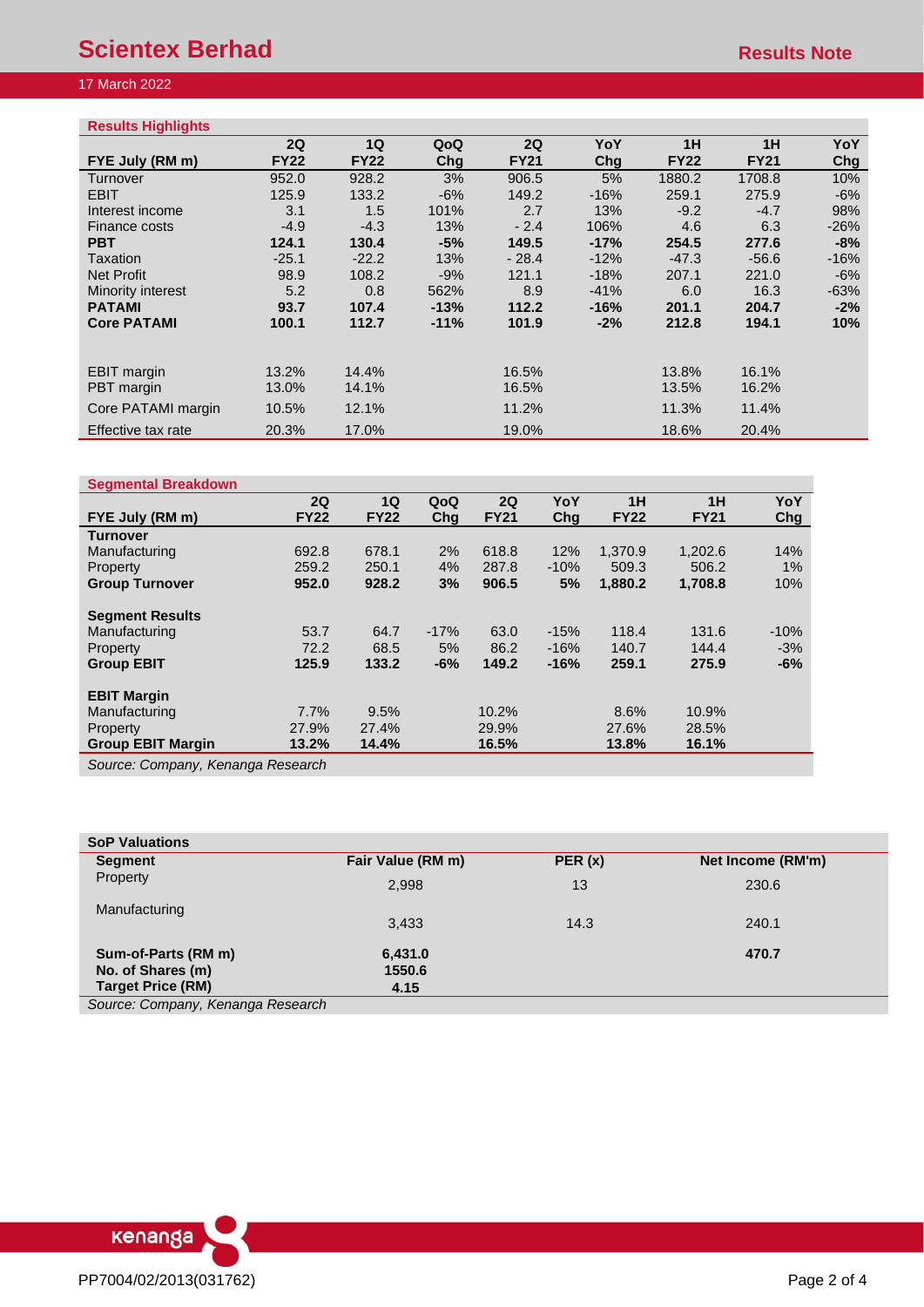17 March 2022

**Peer Comparison**

| <b>Name</b>                  | /Last<br><b>Price</b> | <b>Market</b> | <b>Shariah</b>         | <b>Current</b> | <b>Revenue</b> | <b>Growth</b>  | <b>Core Earnings</b><br><b>Growth</b> |                  |       | PER (x) - Core Earnings |                  |       | PBV(x)           | <b>ROE</b><br>(%) | <b>Net</b><br>Div.Yld.<br>(%) | Target               | <b>Rating</b> |
|------------------------------|-----------------------|---------------|------------------------|----------------|----------------|----------------|---------------------------------------|------------------|-------|-------------------------|------------------|-------|------------------|-------------------|-------------------------------|----------------------|---------------|
|                              | (RM)                  | Cap<br>(RM'm) | Compliant <sup>1</sup> | <b>FYE</b>     | 1-Yr.<br>Fwd.  | $2-Yr$<br>Fwd. | 1-Yr. Fwd.                            | $2-Yr$ .<br>Fwd. | Hist. | 1-Yr.<br>Fwd.           | $2-Yr$ .<br>Fwd. | Hist. | $1-Yr$ .<br>Fwd. | $1-Yr$ .<br>Fwd.  | 1-Yr.<br>Fwd.                 | <b>Price</b><br>(RM) |               |
| <b>STOCKS UNDER COVERAGE</b> |                       |               |                        |                |                |                |                                       |                  |       |                         |                  |       |                  |                   |                               |                      |               |
| BP PLASTIC HOLDING BHD       | 1.42                  | 399.7         |                        | 12/2022        | 8.9%           | 12.7%          | 4.5%                                  | 5.4%             | 8.6   | 8.2                     | 7.8              | 1.7   | 1.6              | 19.8%             | 7.7%                          | 2.07                 | <b>OP</b>     |
| <b>SCGM BHD</b>              | 2.14                  | 412.1         |                        | 04/2022        | 15.1%          | 16.0%          | 7.9%                                  | 11.4%            | 12.1  | 11.2                    | 10.1             | 2.2   | 1.9              | 18.2%             | 3.6%                          | 2.80                 | OP            |
| <b>SCIENTEX BHD</b>          | 3.93                  | 6,095.4       |                        | 07/2022        | 12.4%          | 10.7%          | 6.1%                                  | 17.6%            | 13.7  | 12.9                    | 11.0             | 2.1   | 1.9              | 15.4%             | 2.4%                          | 4.15                 | <b>MP</b>     |
| <b>SLP RESOURCES BHD</b>     | 0.915                 | 290.0         |                        | 12/2022        | 9.7%           | 5.5%           | 28.6%                                 | 9.3%             | 16.6  | 12.9                    | 11.8             | 1.6   | 1.5              | 12.0%             | 6.0%                          | 1.18                 | OP            |
| THONG GUAN INDUSTRIES BHD    | 2.33                  | 896.9         |                        | 12/2022        | 19.7%          | 20.4%          | 22.2%                                 | 21.2%            | 9.5   | 7.8                     | 6.4              | 1.2   | 1.0              | 14.3%             | 2.4%                          | 3.90                 | <b>OP</b>     |
| <b>Simple Average</b>        |                       |               |                        |                | 13.1%          | 13.1%          | 13.9%                                 | $13.0\%$         | 12.1  | 10.6                    | 9.4              | 1.7   | 1.6              | 15.9%             | 4.41%                         |                      |               |

*Source: Bloomberg, Kenanga Research*

*This section is intentionally left blank*